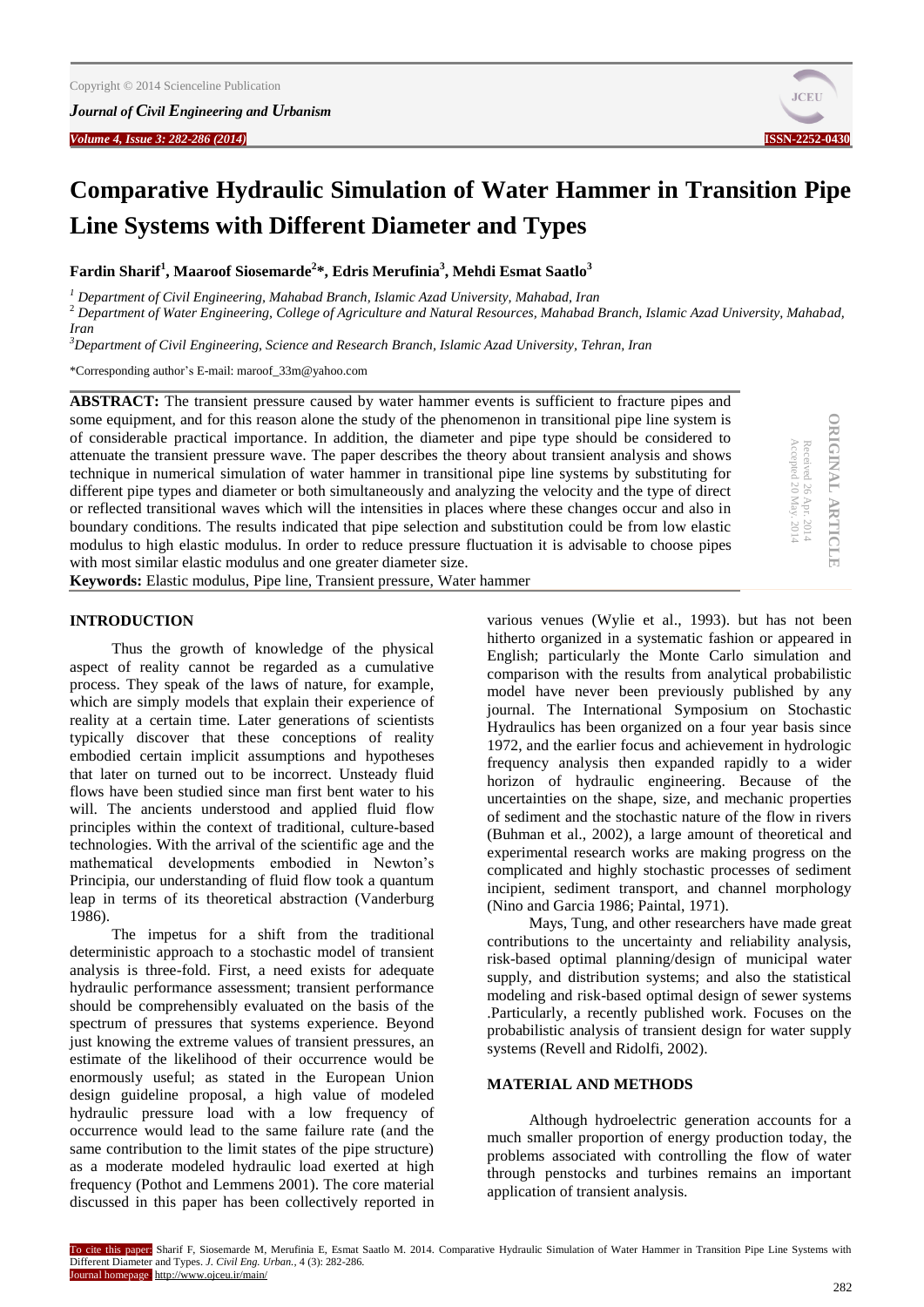## **Mass and Momentum Equations for One-Dimensional Water Hammer Flows**

Hydrogenation companies contributed heavily to the development of fluids and turbo machinery laboratories that studied, among other things, the phenomenon of water hammer and its control. Hydraulic transients are critical design factors in a large number of fluid systems from automotive fuel injection to water supply, transmission, and distribution systems. Today, long pipelines transporting fluids over great distances have become commonplace, and the almost universal development of sprawling systems of small pipe diameter, high-velocity water distribution systems has increased the importance of wall friction and energy losses, leading to the inclusion of friction in the governing equations. Michaud is generally accorded that distinction. Michaud (1878) examined the use of air chambers and safety valves for controlling water hammer. Near the turn of the nineteenth century, researchers like Weston (1885), Carpenter (1893) and Frizell (1898) attempted to develop expressions relating pressure and velocity changes in a pipe. Frizell was successful in this endeavor and he also discussed the effects of branch lines, and reflected and successive waves on turbine speed regulation. Similar work by his contemporaries Joukowsky (1898) and Allievi (1903) however, attracted greater attention. Joukowsky produced the best known equation in transient flow theory, so well-known that it is often called the ''fundamental equation of water hammer.'' He also studied wave reflections from an open branch, the use of air chambers and surge tanks, and spring type safety valves. Joukowsky's fundamental equation of water hammer is as follows:

$$
\Delta P = \pm \rho. A.\Delta V \text{ or } \Delta H = \pm \frac{a.\Delta V}{g} \tag{1}
$$

Where  $a=$  acoustic (water hammer) wave speed, P  $= \rho$ .  $g(H - Z)$ = piezometric pressure, Z=elevation of the pipe centerline from a given datum, H= piezometric head,  $\rho$ = fluid density, u=local longitudinal velocity,  $A$ =crosssectional area of the pipe and g= gravitational acceleration. The positive sign in Eq (1) is applicable for a water-hammer wave moving downstream while the negative sign is applicable for a water-hammer wave moving upstream. Readers familiar with the gas dynamics literature will note that  $\Delta p = \pm \rho$ . A.  $\Delta V$  is obtainable from the momentum jump condition under the special case where the flow velocity is negligible in comparison to the wave speed. The jump conditions are a statement of the conservation laws across a jump (shock) (Jaeger1933). These conditions are obtained either by directly applying the conservation laws for a control volume across the jump or by using the weak formulation of the conservation laws in differential form at the jump. Further refinements to the governing equations of water hammer appeared in Jaeger (1956), Wood (1944), Rich (1951), Parmakian (1963), Streeter and Wylie (1967). Their combined efforts have resulted in the following classical mass and momentum equations for one-dimensional (1D) water-hammer flows:

$$
\frac{a^2}{g} \cdot \frac{\partial v}{\partial x} + \frac{\partial H}{\partial t} = 0
$$
 (2)

$$
\frac{\partial v}{\partial t} + g \frac{\partial H}{\partial t} + \frac{4}{\rho D} \tau_w = 0 \tag{3}
$$

In which  $\tau_w$  = shear stress at the pipe wall, D = pipe diameter, X=the spatial coordinate along the pipeline, and t= temporal coordinate.

# **Discussion of the 1D Water Hammer Mass and Momentum Equations**

Limitations of these equations: Rapid flow disturbances, planned or accidental, induce spatial and temporal changes in the velocity (flow rate) and pressure (piezometric) Head) fields in pipe systems. Such transient flows are essentially unidirectional (i.e., axial) since the axial fluxes of mass, momentum, and energy are far greater than their radial counterparts. The research of Mitra and Rouleau (1985) for the laminar water hammer case and of Vardy and Hwang for turbulent water-hammer supports the validity of the unidirectional approach when studying water-hammer problems in pipe systems. A more detailed derivation can be found in Chaudhry (1987). Using the Reynolds transport theorem, the mass conservation (''continuity equation'') for a control volume is as follows (Zhang et al 2003).

$$
\frac{\partial}{\partial t} \int_{cv} \rho \, dv + \int_{cs} \rho(v, n) dA = 0 \tag{4}
$$

Where  $CV = control$  volume,  $CS = control$  surface, n =unit outward normal vector to control surface,  $\mathbf{v}$  = velocity vector Referring to Fig. 1, Eq. (4) yields:

$$
\frac{\partial}{\partial t} \int_{x}^{x+\delta x} \rho A dx + \int_{cs} \rho (v.n) dA = 0
$$
 (5)  
The local form of Eq. (5) obtained by taking the

limit as the length of the control volume shrinks to zero.



Figure 1. Control volume diagram used for continuity equation derivation

Then:  
\n
$$
\frac{\partial(\rho.A)}{\partial t} + \frac{\partial(\rho.A.V)}{\partial x} = 0
$$
\n(6)

Equation (6) provides the conservative form of the area-averaged mass balance equation for 1D unsteady and compressible fluids in a flexible pipe. The first and second terms on the left-hand side of Eq. (6) represent the local change of mass with time due to the combined effects of fluid compressibility and pipe elasticity and the instantaneous mass flux, respectively. Equation (6) can be rewritten as follows:

$$
\frac{1}{\rho} \frac{D\rho}{D_t} + \frac{1}{A} \frac{DA}{Dt} + \frac{\partial V}{\partial x} = 0 \text{ or } \frac{1}{\rho A} \frac{AD\rho}{D_t} + \frac{\partial v}{\partial x} = 0 \quad (7)
$$
  
Where 
$$
\frac{D}{D_t} = \frac{\partial}{\partial t} + V \frac{\partial}{\partial x} = \text{substantial} \quad (\text{material})
$$

derivative in one spatial dimension. Realizing that the density and pipe area vary with pressure and using the chain rule reduces Eq.(7) to the following:

$$
\frac{1}{\rho} \frac{d\rho}{d_t} \frac{DP}{Dt} + \frac{1}{A} \frac{dA}{dt} \frac{DP}{Dt} + \frac{\partial V}{\partial x} = 0 \text{ or } \frac{1}{\rho a^2} \frac{D\rho}{D_t} + \frac{\partial v}{\partial x} = 0 \quad (8)
$$

The momentum equation for a control volume is:  $\sum F_{ext} = \frac{\partial}{\partial t} \int_{cv} \rho$ ,  $vV + \int_{cs} \rho \vartheta(v, n) dv$ (9)

To cite this paper: Sharif F, Siosemarde M, Merufinia E, Esmat Saatlo M. 2014. Comparative Hydraulic Simulation of Water Hammer in Transition Pipe Line Systems with Different Diameter and Types. *J. Civil Eng. Urban.,* 4 (3): 282-286. Journal homepage: http://www.ojceu.ir/main/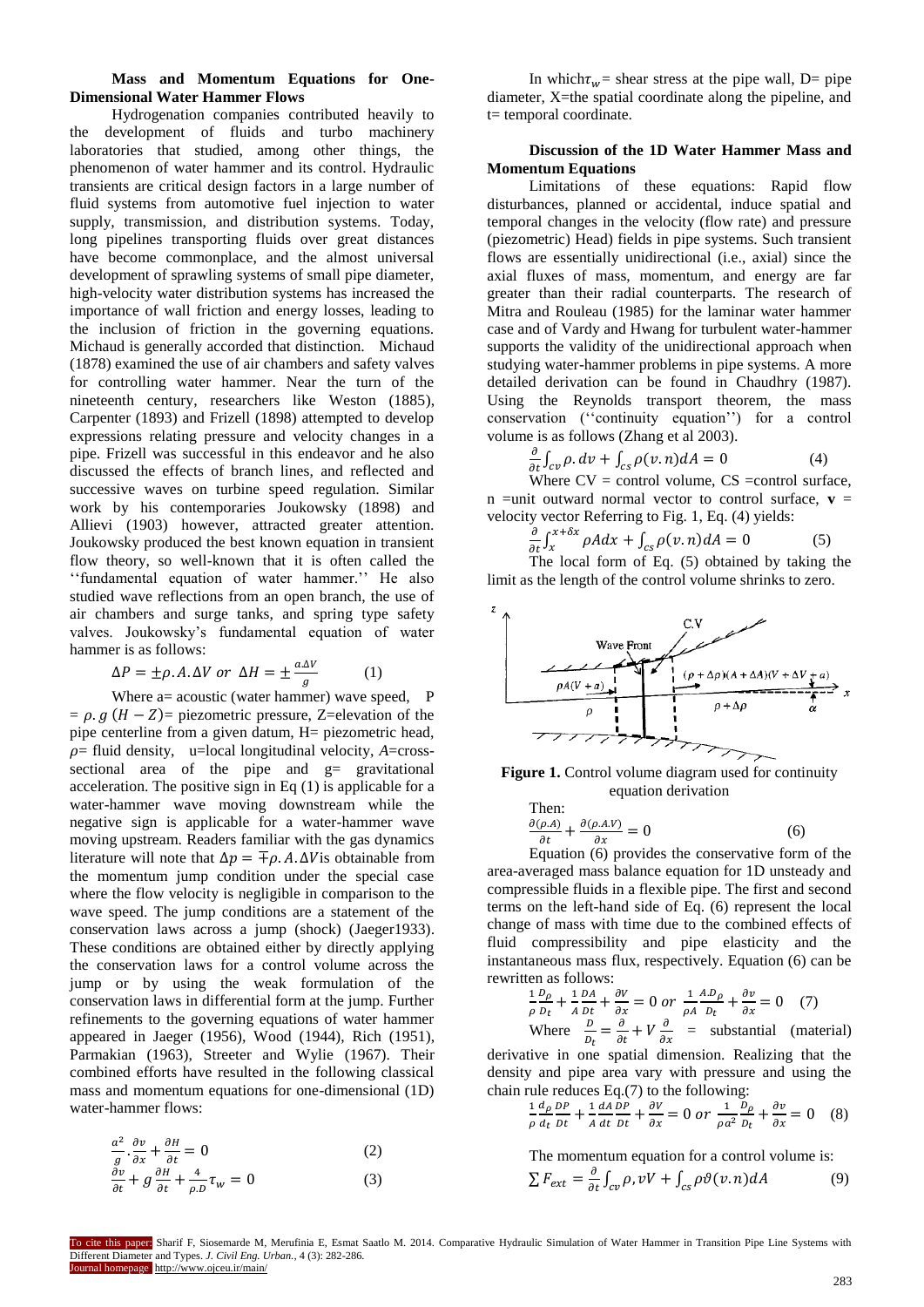Applying Eq. (9) to the control volume of Fig. 2; considering gravitational, wall shear and pressure gradient forces as externally applied; and taking the limit as  $\delta x$  tends to zero gives the following local form of the axial momentum equation:

$$
\frac{\partial \rho A V}{\partial t} + \frac{\partial \beta \rho A v^2}{\partial x} = -A \frac{\partial P}{\partial x} - \pi D \tau_w - \gamma A \sin \alpha \quad (10)
$$



Figure 2. Control volume diagram used for momentum equation derivation

#### **RESULTS AND DISCUSSION**

In the table (1) Xin is the beginning of the pipeline, Xf is the end of pipeline, Zi is height of pipeline starting point, Zf is height of the ending point of pipeline and %p is slope of the pipeline. To accomplish this, we should simulate the transmission pipeline specifications.

By considering how the fluid velocity causes water hammer, changes in the rate of velocity in transmission lines get so important. By regarding this equation (Mesbahi 2009):

$$
\Delta P = \frac{\alpha \times \Delta H}{g} \tag{11}
$$

If the velocity changes intensity increase, pressure variation will go up. Actually diameter and pipe type role is Undeniable in water hammer phenomenon. As a baseline for comparing other we choose cast iron pipe with these specification: diameter is 600 mm and velocity is 1.72 m/s then we change diameter and pipe type simultaneously in X=4000m and analyze these replacements in pipeline and pump station (critical point of pipeline).

#### **By assuming:**

1. Replacing the cast iron pipe to Polyethylene with different diameters

2. Replacing Polyethylene to cast iron pipe with different diameters

In fact, we consider hard and soft material.

Now in x=4000 we consider these options and alternatives:

1. Replace pipe from DCI600 TO PE 600 type but diameter remains constant

2. Change pipe type and choose one size smaller diameter (DCI600 TO PE 496/6)

3. Change pipe type and choose one size greater diameter (DCI600 TO PE 709/4)

Thus we draw graph related to the pressure against position and also in x=4000 m we draw pressure against time graph.

In part 2 as a baseline to compare other we model Polyethylene pipe with diameter of 600mm.

1. Pipe type change but diameter remains constant DCI600 TO PE 600

2. Pipe type change and choose one size smaller diameter DCI600 to PE 496/6

3. Pipe type change and choose one size greater diameter DCI600 to PE 709/4.

**Table 1:** Technical specifications for water transmission pipelines that is used in this research(Hasanzade 2013)

| <b>Pipe</b> | L(m) | D(m) | Xi(m) | $\mathbf{Zi}(\mathbf{m})$ | Xf(m)  | Zf(m)  | $\%P$ |
|-------------|------|------|-------|---------------------------|--------|--------|-------|
|             | 50   | 0.6  |       |                           | 3.6875 | 3.6875 | 1.375 |
|             | 3950 | 0.6  | 50    | 3.6875                    | 58     | 58     | 1.375 |
|             | 1576 | 0.6  | 4000  | 58                        | 119    | 119    | 3.87  |



**Figure 3.** Pipe streamline in EPANET software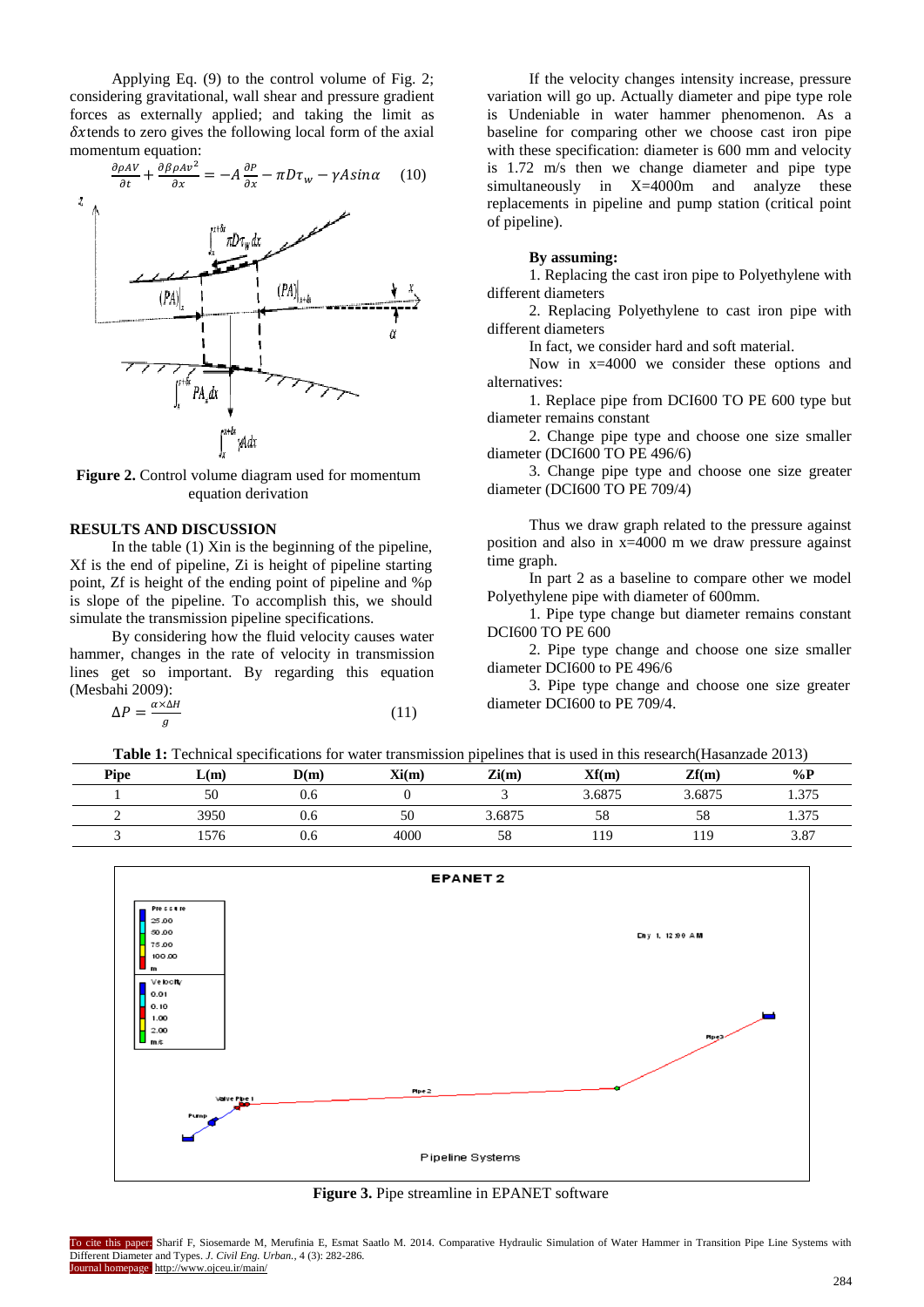

**Figure 4.** Minimum pressure variation against location



**Figure 5.** Maximum pressure variation against location



**Figure 6.** Pressure variation against time

## **Replacing the cast iron pipe to Polyethylene with different diameters**

A. Maximum and minimum pressure decrease when diameter size increases.

B. Max pressure inclines before the location of replacement, increasing diameter size cause lower pressure inclining.

C. Min pressure decline before the location of replacement so by increasing diameter we got lower pressure declining.

D. At pump station by increasing diameter of Polyethylene pipe, maximum and minimum pressure also decrease but max pressure decrease from smaller diameter to greater diameter and min pressure decline from greater diameter to smaller one.

E. Water pressure interval decline by changing pipe type and inclining diameter.



**Figure 7.** Minimum pressure variation against position



**Figure 8.** Maximum pressure variation against position



**Figure 9.** Pressure variation against time

To cite this paper: Sharif F, Siosemarde M, Merufinia E, Esmat Saatlo M. 2014. Comparative Hydraulic Simulation of Water Hammer in Transition Pipe Line Systems with Different Diameter and Types. *J. Civil Eng. Urban.,* 4 (3): 282-286. ournal homepage: http://www.ojceu.ir/main/